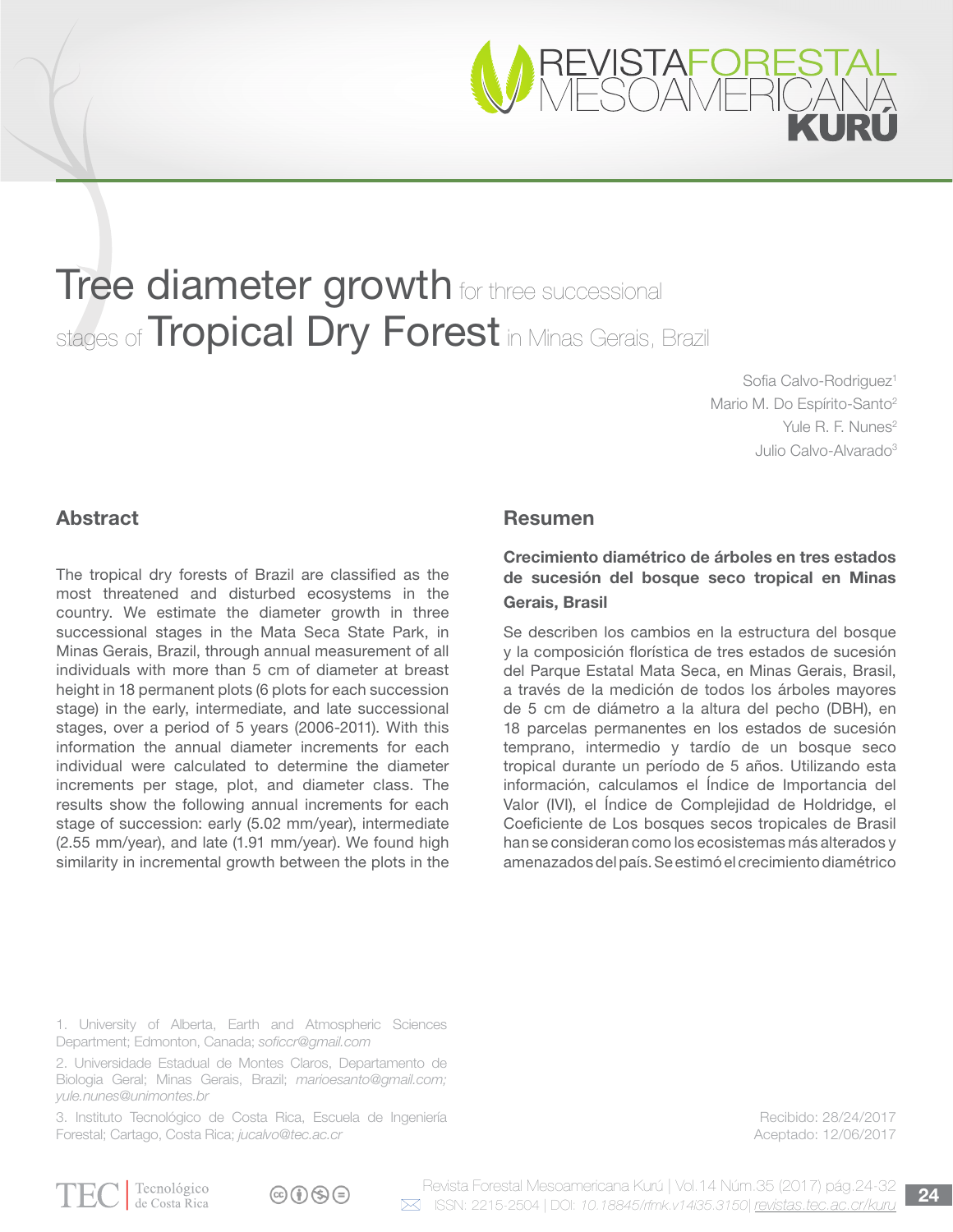intermediate and late stages. The greatest increments in the early stage was in the 15-20 cm diameter class, in the intermediate stage in the 30-35 cm class, and in the late stage in the 45-50 cm class. The dominant species with the highest increments were *Myracrodruon urundeuva* (9.33 mm/year) and *Mimosa hostilis* (10.35 mm/year). Species with lower increments were mostly those of the late stage. The high diameter increment in the early stage and the differences we observed between stages were associated with species composition and biophysical factors that regulate the growth and structure of each forest.

Key words: Permanent plots, successional stages, mean annual increment, tropical dry forest, Tropi-Dry, Brazil

# Introduction

Growth of trees and successional development are slower in tropical dry forests (Ewel, 1980; Murphy and Lugo, 1986). Growth in tropical dry forests is limited to short periods of water availability (Quesada, Sánchez-Azofeifa, Alvarez-Añorve, Stoner, Avila-Cabadilla, Calvo-Alvarado, Castillo, Espírito-Santo, Do, Fagundes, Fernandes, Gamon, … Sánchez Montoya, (2009) and, therefore, the annual diameter increment in dry forests is almost half the increment of rain forests (Murphy and Lugo, 1986). In addition, the availability of leaves for photosynthesis in dry forests depends on soil moisture, water storage in the stem, light, vapour pressure deficit, and photoperiod (Giraldo and Holbrook, 2011).

Although dry forests may be more dynamic than many rain forests in terms of production and loss of biomass (Monge, Quesada & Gonzalez (2002), these forest ecosystems are still considered, in general terms, less dynamic and productive than tropical rain forests (Phillips, Nuñez & Timana (1998); Uslar, Mostacedo & de árboles en tres estados de sucesión en el Parque Estatal Mata Seca, en Minas Gerais, Brasil, mediante la medición anual de todos los individuos con más de 5 cm de diámetro a la altura del pecho en 18 parcelas permanentes (6 parcelas por estado de sucesión), en las estados de sucesión temprano, intermedio y tardío, durante 5 años (2006-2011). Con esta información se calcularon los incrementos de diámetro anual para cada individuo para así estimar los incrementos de diámetro por etapa, parcela y clase diamétrica. Los resultados muestran los siguientes incrementos anuales para cada estado de sucesión: temprano (5,02 mm/año), intermedio (2,55 mm/año) y tardío (1,91 mm/año). Se encontró alta similitud en el crecimiento incremental entre las parcelas en los estados intermedio y tardío. Los incrementos más grandes en el estado temprano fueron en la clase de 15- 20 cm de diámetro, en el estado intermedio en la clase de 30-35 cm y en el estado tardío en la clase de 45-50 cm. Las especies dominantes con mayores incrementos fueron *Myracrodruon urundeuva* (9,33 mm /año) y *Mimosa hostilis* (10,35 mm/año). Las especies con incrementos más bajos fueron principalmente aquellas del estado tardío. El alto incremento de diámetro del diámetro en el estado temprano y las diferencias observadas entre los estados de sucesión se asociaron con la composición de las especies y los factores biofísicos que regulan el crecimiento y la estructura del bosque.

Palabras clave: Parcelas permanentes, estados de sucesión, incremento medio anual, bosque seco tropical, Tropi-Dry, Brasil

Saldias (2004). For this reason, tropical dry forests are more susceptible to human disturbance, because their growth and regeneration rates are lower, reproduction is seasonal, and most plants are dependent on animal pollination (Bawa, 1974; Frankie, Baker & Opler, 1974; Murphy and Lugo, 1986; Hamrick and Murawski, 1990; Bullock, Mooney & Medina, 1995; Jaimes and Ramirez, 1999; Cascante, Quesada, Lobo, Fuchs, 2002; Fuchs, Lobo & Quesada, 2003; Quesada et al., 2009). However, although dry forests grow more slowly than rain forests, dry forests can regain their structure after disturbance faster than wet forests, which have a more complex structure (Ewel, 1980; Murphy and Lugo, 1986). Water is the most limiting resource in dry forests, because of the length of the dry season (Whigham, Zugasty, Towle, Cabrera-Cano, O'Neill & Ley, 1990; Clark and Clark, 1992; Enquist and Leffler, 2001). Therefore, these ecosystems are more susceptible to threats due to climate change, given that this global threat will probably alter the amount and distribution of rainfall in these regions (Jaramillo, Martínez-Yrízar & Sanford, 2011), which could alter the growth and development of these forests.



 $\textcircled{r}$   $\textcircled{r}$   $\textcircled{r}$   $\textcircled{r}$ 

Revista Forestal Mesoamericana Kurú | Vol.14 Núm.35 (2017) pág.24-32 **25** ISSN: 2215-2504 | DOI: *10.18845/rfmk.v14i35.3150*| *revistas.tec.ac.cr/kuru*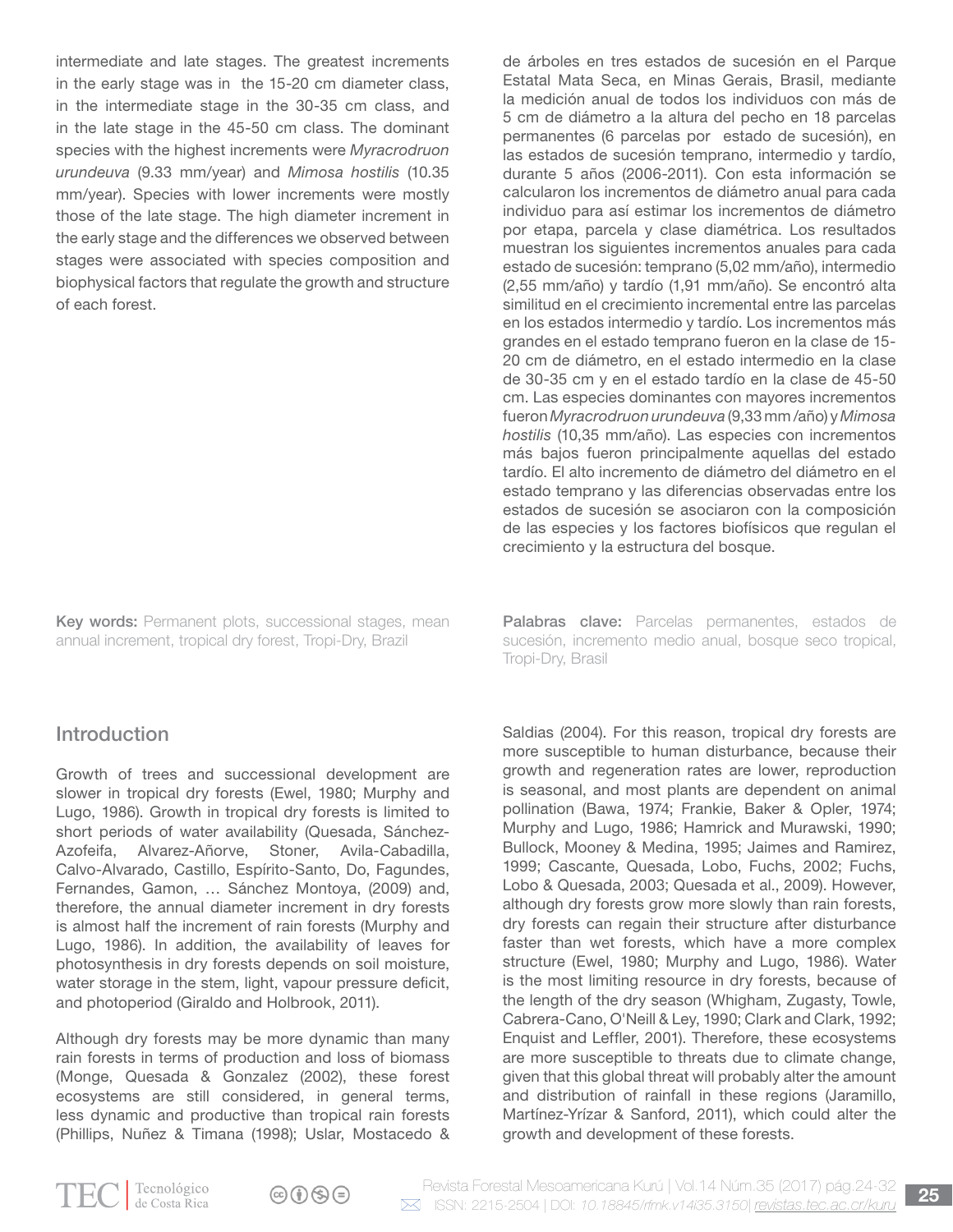The great interest in the productivity of dry forests in secondary successional stages is important, because these stages cover a greater area than old-growth forests in all regions with tropical dry forests (Sánchez-Azofeifa, Kalácska, Quesada, Calvo-Alvarado, Nassar, Rodriguez, 2005). Relevant information on growth and development allows us to analyze the paths taken and the time required for recovery of this forest type, and the degree to which they can recover (Jaramillo et al., 2011). However, little research has been conducted on these topics in tropical dry forests in Brazil (Vieira and Scariot, 2006).

Major socio-economic pressure experienced by tropical dry forest has made them one of the most deforested and least protected ecosystems in America (Janzen, 1988; Sánchez-Azofeifa et al., 2005; Neves, Braga, Espírito-Santo, Delabie, Fernandes & Sánchez-Azofeifa, 2010; Sánchez-Azofeifa & Portillo-Quintero, 2011; Calvo-Alvarado, Sánchez-Azofeifa & Portillo-Quintero, 2013). Due to high rates of deforestation and its restricted and fragmented distribution, tropical dry forest can be considered the most threatened ecosystem in Brazil (Espírito-Santo, Cássio, Anaya, Barbosa, Fernandes, Sánchez-Azofeifa, Scariot, Eustáquio de Noronha & Andrade, 2009). Only 5,015 km<sup>2</sup> of dry forest in Brazil are under protective categories, representing only 6.2 % of the dry forest of that country (Portillo-Quintero and Sánchez-Azofeifa, 2010). Mata Seca State Park (MSSP) in the north of Minas Gerais is one of these protected areas.

The loss of these forests is a serious threat to biodiversity and ecosystem services, including the protection of water resources of the Sao Francisco basin, which is the second largest in Brazil and the main source of water for the state of Minas Gerais. In response to this situation, the "Tropy-Dry" project, funded by the Inter-American Institute for Global Change Research (IAI) and the U.S. National Science Foundation (NSF), has carried out a series of important studies in this park, with the purpose of generating information to promote conservation and proper management of dry forests in that region.

This study aims to identify and analyze growth rates in three successional stages of tropical dry forest in MSSP, Minas Gerais, Brazil. Our results will contribute to the understanding of the growth dynamics during natural succession and encourage others to model growth rates for applications to silvicultural management, approaches to conservation of biodiversity, and rates of carbon sequestration.

# Materials and Methods

Study site

The study was conducted in MSSP (Fig 1), a unit of integrated conservation and protection created by expropriating farm land in 2000, and managed by the Forestry State Institute (IEF- Instituto Estadual de Florestas). MSSP, has an area of 15,466 hectares at an elevation of 452 m.a.s.l and is situated in the São Francisco river valley, in the Minas Gerais state in Brazil. The exact location is between coordinates 14°48'36" - 14°56'59" S and 43°55'12" - 44°04'12" W.

The climate of the region is considered tropical semiarid (Köppen classification) or tropical dry forest (Holdridge classification). The forest is dominated by deciduous trees, and 90-95% of the leaf area is lost during the dry season that extends for six months between May and October (Madeira, Espírito-Santo, Sanz D'Angelo, Nunes, Sánchez-Azofeifa, Fernandes & Quesada, 2009). The average temperature of the study area is 24.4 °C, with a maximum of 32 °C, and a mean annual precipitation of 871 mm (300-1300 mm range), which is concentrated in the rainy season from October to April.

#### Experimental design

A total of 18 permanent sampling plots was established in MSSP, (6 plots/stage) for three successional stages: early, intermediate, and late. The plots were established following the protocol of the Tropi-Dry Project (Alvarez, Avila-Cabadilla, Berbara, Calvo-Alvarado, Cuevas-Reyes, Espírito-Santo, Fernández, Wilson Fernandes, Herrera, Kalácska, Lawrence, Monge Romero, Nassar, Quesada, Quesada, Rivard, Sanz D'Angelo, Stoner, 2008) and are monitored by the Faculty of Biology of Unimontes University and the University of Alberta, Canada. Each plot has an area of  $1,000$  m<sup>2</sup> (50 m x 20 m).



Figure 1. Geographic location of MSSP in the North of Minas Gerais, Brazil

Figura 1.Ubicación geográfica del Parque Nacional Mata Seca en el Norte de Minas Gerais, Brasil.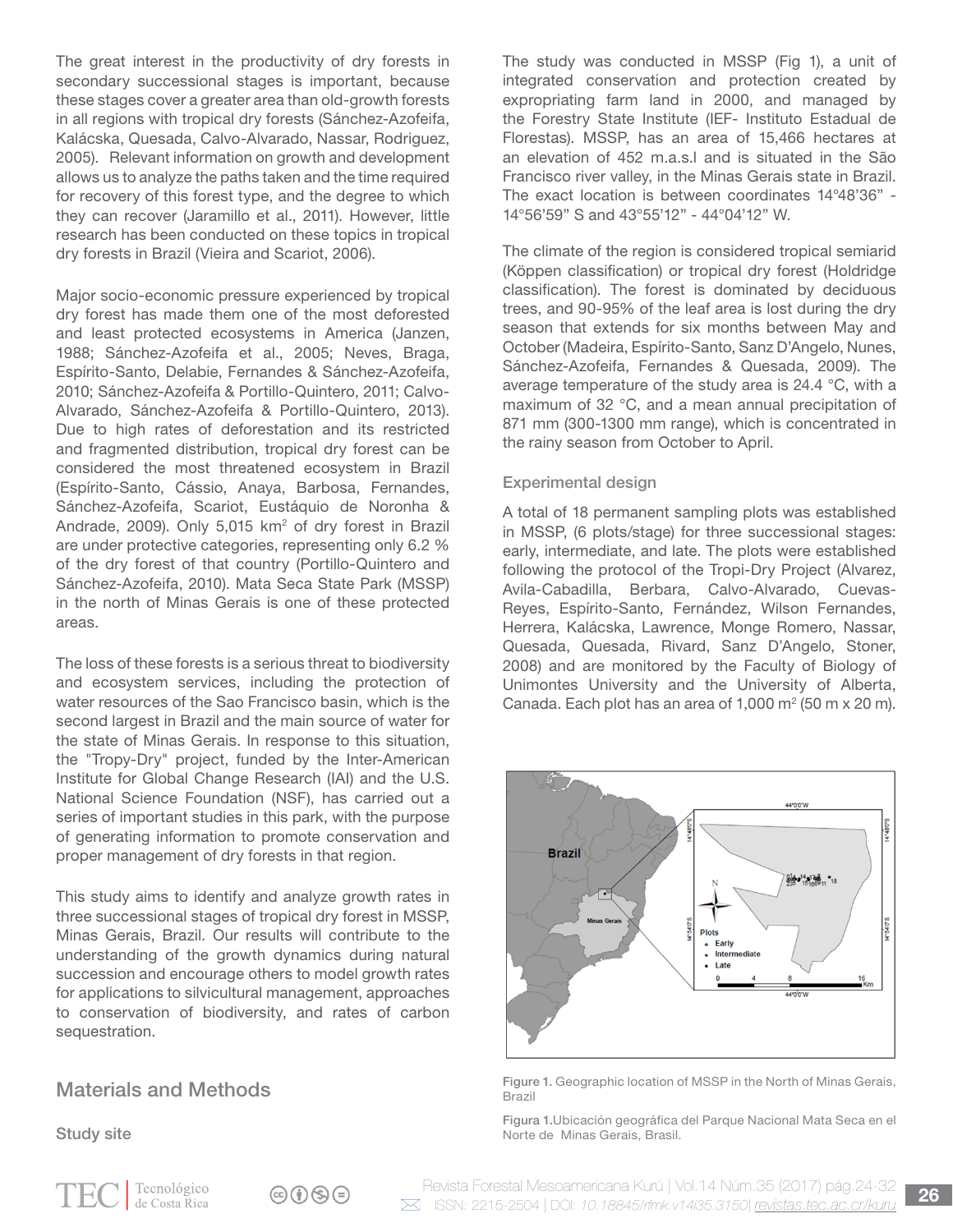In each plot, all individual trees with a diameter greater than 5 cm at breast height (DBH=1.3 m) were measured annually. Each tree circumference was recorded in cm using metric tapes and tree heights were estimated in meters. Furthermore, the genus and species of each individual were identified with the help of a taxonomist based on samples collected in the field.

#### Data analysis

With data from each successional stage, we proceeded to calculate the diameter in mm for each individual. Then the mean annual increment in mm/year (MAI) was calculated only for those individuals present for the measurements in 2006 and 2011. We estimated MAI for each individual with equation 1 (Marín, Nygard, Rivas, Oden, 2005).

$$
MAI = \frac{DBH11(mm) - DBH06(mm)}{T}
$$
 (1)

Data with inconsistencies were eliminated from the analysis. To perform the statistical comparison among successional stages, the increments by diameter class and species were calculated using the median instead of the arithmetic average, as the diameter increments do not follow a normal distribution and the use of this statistic (median) decreases the bias caused by outliers (Ortiz and Carrera, 2002). When comparing medians it is necessary to use a nonparametric test, so we used the Kruskal-Wallis test (1952) with  $a=0.05$  to determine significant differences between increments, using the Statistica 6.1 program (StatSoft, 2004).

## **Results**

#### Diameter increments per successional stage

In the analysis of the mean annual increment (MAI) using the medians per successional stage (Table 1), the largest

Table 1. Annual increments (median in mm\*year-1) and standard deviations with their range and number of individuals in three successional stages in MSSP, Minas Gerais, Brazil.

Cuadro 1. Incrementos medios anuales (mediana en mm \* año-1) y desviaciones estándar con su rango y número de individuos en tres estados de sucesión en el Parque Estatal Mata Seca, Minas Gerais, Brasil.

| Successional<br><b>Stage</b> | <b>MAI</b><br>$(mm^*year^1)$ | Range<br>$(mm^*year1)$ | n individuals |
|------------------------------|------------------------------|------------------------|---------------|
| Early                        | $5.02 \pm 6.41$              | $0-19.68$              | 173           |
| Intermediate                 | $2.55 + 2.69$                | $0-14.26$              | 370           |
| l ate                        | $1.91 + 2.62$                | $0 - 11.77$            | 514           |

increments were in the early successional stage (5.02  $\pm$  6.41 mm/year), and this differed statistically (p<0.00) from the intermediate and late successional stages. Among the intermediate  $(2.55 \pm 2.69 \text{ mm/year})$  and late stages (1.91  $\pm$  2.62 mm/year), we found no significant differences (p>0.05).

#### Increments by diameter class

In the early successional stage, the highest diameter increments were concentrated in the 15-20 cm diameter class (Figure 2). The intermediate stage showed a maximum increment between 30-35 cm in diameter, although all categories showed increments between 2-5 mm/year, with no major differences between classes. The late stage had the largest increments between 45-50 cm with a maximum of 6.6 mm/year. The lowest MAI values for the late stage were between 50 to 65 cm, which was the highest diameter class for the late successional stage.

Figure 3 shows the diameter increments for the three most dominant and abundant species in the early stage of succession. *Handroanthus ochraceus (*Bignoniaceae) was only found among the diameter classes of 5 to 15 cm and did not exceed an increment of 7 mm/year, while *Mimosa hostilis* (Fabaceae Mimosoideae) and *Myracrodruon urundeuva* (Anacardiaceae) were found in all diameter classes in the early stage from 5 cm to 20 cm and reached diameter increments up to 13 mm/yr and 15 mm/year, respectively (Figure 3). They were also two of the fastest growing species in the early stage.

Figure 4 shows the diameter increments for the 3 most dominant and abundant species in the intermediate successional stage. *Combretum duarteanum*  (Combretaceae) was found only in the diameter classes of 5-20 cm and reappeared in the 25-30 cm class, where



Figure 2. Mean annual increment MAI (in mm per year) by diameter classes for three successional stages in MSSP, Minas Gerais, Brazil.

Figura 2. Incremento medio anual IMA (en mm por año) por clases de diámetro para tres estados de sucesión en el Parque Nacional Mata Seca, Minas Gerais, Brasil.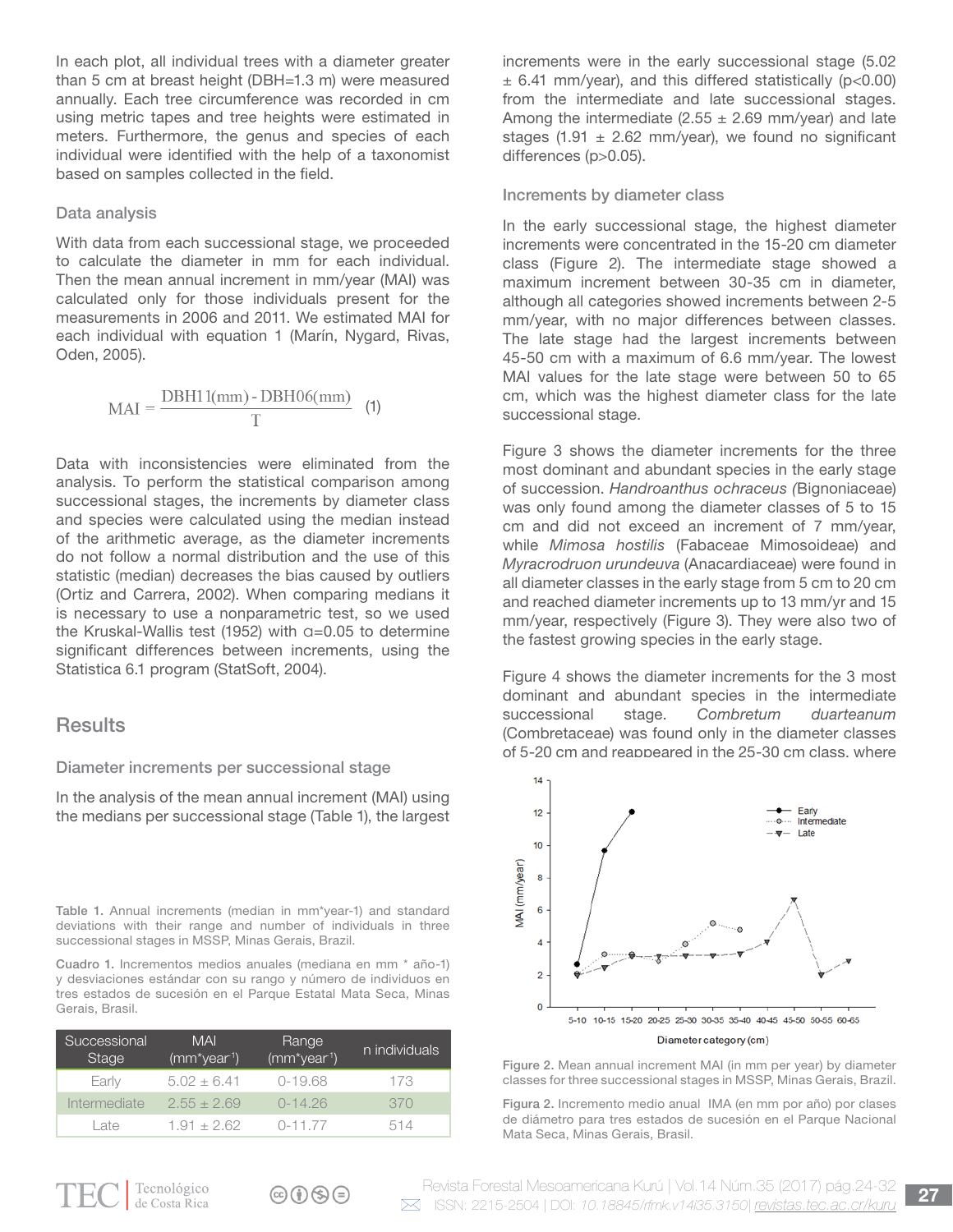

Figure 3. Mean annual increment MAI (in mm per year) by diameter classes for three species with greatest abundance in the early successional stage in MSSP, Minas Gerais, Brazil.

Figura 3. Incremento medio anual IMA (en mm por año) por clases de diámetro para tres especies con la mayor abundancia en el estado temprano en el Parque Nacional Mata Seca, Minas Geraiss, Brasil.



Figure 4. Incremento medio anual IMA (en mm por año) por clases de diámetro para tres especies con la mayor abundancia en el estado intermedio en el Parque Nacional Mata Seca, Minas Gerais, Brazil.

Figura 4. Incremento medio anual IMA (en mm por año) por clases de diámetro para tres especies con la mayor abundancia en el estado tardío en el Parque Nacional Mata Seca, Minas Gerais, Brasil.

it had the greatest diameter increments. *Commiphora leptophloeus* (Burseraceae) was found in the intermediate stage from 15-30 cm in diameter and was also in the class of 35-40 cm. Its greatest increments did not exceed 5 mm/year. *Handroanthus reticulatus (*Bignoniaceae) was located in all diameter classes and had increments up to 7.5 mm/year in the 35 and 40 cm diameter class.



Figure 5. Mean annual increment MAI (in mm per year) by diameter classes for three species with greatest abundance in the late successional stage in the MSSP, Minas Gerais, Brazil.

Figura 5. Incremento medio anual IMA (en mm por año) por clases de diámetro para tres especies con la mayor abundancia en el estado tardío en el Parque Nacional Mata Seca, Minas Gerais, Brasil.

Figure 5 shows the diameter increments for the most dominant and abundant species in the late successional stage. *Combretum duarteanum* was found only in the diameter classes of 5 to 20 cm and had no higher diameter increments in the intermediate forest. Handroanthus chrysotrichus was in the diameter classes of 5 to 40 cm and had no major increments more than 3.5 mm/year. *Myracrodruon urundeuva* was found in the diameter classes of 10 to 55 cm and was it had the highest increments in the late stage.

Species with lower and higher increments

Most of the lowest MAI's (average) were found in the late successional stage, only three in the intermediate stage, and one in the early stage (Table 2).

Most of the species with higher MAIs (average) were from the early successional stage, only three were found in the intermediate stage, and two in the late stage (Table 3).

## **Discussion**

For the three successional stages evaluated, diameter increments were highest in the early stage, while the smallest increments occurred in the late stage; there was no statistical difference between the increments in the intermediate and late stages. Diameter increments for the intermediate and late stages were within the range reported for neotropical dry forests at 1-2 mm/year (Murphy and Lugo, 1986). The similarity in the growth rates for the late and intermediate successional stages is probably because the sites considered as mature forests in some studies (including ours) are more similar in structure and diversity to intermediate successional

 $\circledcirc$  (i)  $\circledcirc$   $\circledcirc$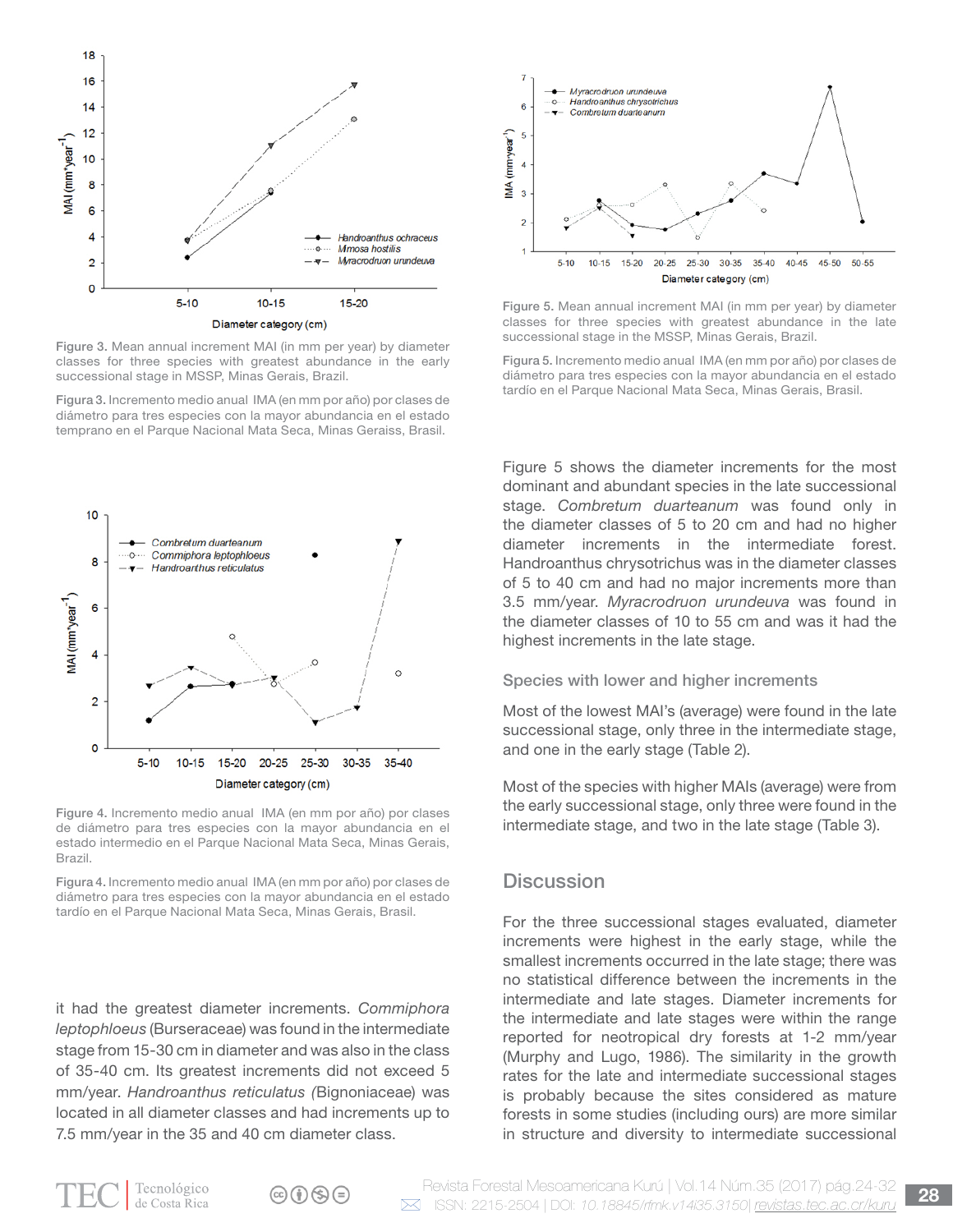Table 2. Species with lowest MAI (mm\*year<sup>1</sup>) for the three successional stages in MSSP, Minas Gerais, Brazil.

Cuadro 2. Especies con IMA más bajos (mm \* año-1) para los tres estados de sucesión en Parque Nacional Mata Seca, Minas Gerais, Brasil.

| Successional Stage | <b>Species</b>             | n individuals  | MAI (mm*year-1) | Std dev |
|--------------------|----------------------------|----------------|-----------------|---------|
| Late               | Goniorrhachis marginata    | 2              | 0.92            | 1.94    |
| Late               | Auxemma oncocalyx          | 6              | 1.86            | 1.79    |
| Late               | Eugenia florida            | 2              | 1.86            | 3.95    |
| Late               | Syagrus oleracea           | 5              | 1.86            | 1.91    |
| Late               | Eugenia uniflora           |                | 1.06            | 0.00    |
| Late               | Ptilochaeta glabra         |                | 1.06            | 0.00    |
| Late               | Luetzelburgia andradelimae |                | 1.59            | 3.00    |
| Late, intermediate | Aralia excelsa             | 4              | 1.76            | 3.29    |
| Intermediate       | Cyrtocarpa caatingae       | 3              | 0.97            | 3.29    |
| Intermediate       | Lonchocarpus campestris    | $\overline{2}$ | 1.33            | 3.29    |
| Early              | Aspidosperma pyrifolium    | $\overline{2}$ | 0.16            | 2.57    |

Table 3. Species with lowest MAI (mm\*year<sup>1</sup>) for the three successional stages in MSSP, Minas Gerais, Brazil.

Cuadro 3. Especies con IMA más altos (mm \* año-1) para tres estados sucesionales en Parque Nacional Mata Seca, Minas Gerais, Brasil.

| Successional Stage        | <b>Species</b>                | n individuals  | MAI (mm*year1) | Std dev |
|---------------------------|-------------------------------|----------------|----------------|---------|
| Early                     | Senegalia polyphylla          | 5              | 8.35           | 3.38    |
| Early                     | Mimosa hostilis               | 13             | 10.35          | 8.02    |
| Early                     | Ruprechtia fagifolia          |                | 11.28          | 0.00    |
| Early                     | Schinopsis brasiliensis       | $\overline{4}$ | 9.39           | 1.52    |
| Early                     | Platymiscium blanchetii       | 6              | 7.44           | 4.24    |
| Early                     | Piptadenia viridiflora        | 2              | 11.08          | 4.47    |
| Intermediate              | Cnidosculus pubescens         |                | 8.02           | 0.00    |
| Early, intermediate       | Enterolobium contortisiliquum | 6              | 8.84           | 5.98    |
| Late                      | Plathymenia reticulate        | 5              | 7.30           | 7.92    |
| Late, intermediate, Early | Myracrodruon urundeuva        | 87             | 9.33           | 5.66    |

forests than to mature forests (Madeira et al., 2009). The recovery time for tropical dry forests in the lowlands can take up to 150 years, but the late successional and intermediate stages in MSSP are approximately only 60 years old and 40 years old, respectively.

The diameter increments for early stages of succession were surprisingly high compared to that reported for other tropical dry forests. However, Monge et al., (2002) reported an increment of 4.13 mm/year in an undisturbed remnant dry forest in Palo Verde, Costa Rica. Uslar et al., (2004) found increments from 1.1 mm/year - 7.1 mm/ year for some species for a semi-deciduous dry forest in Santa Cruz, Bolivia. In another study conducted by Tropi-Dry (Carvajal-Vanegas and Calvo-Alvarado, 2013) in the dry forest at Santa Rosa, Costa Rica, using the same protocols as this study, we obtained the following results for MAI's per successional stage: early, intermediate, and late stages of 1.60 mm/year, 2.20 mm/

year, 1.20 mm/year, respectively. These results are in contrast to the high increments found for Brazil in this study. This is counterintuitive given that Santa Rosa has a less prolonged dry season with more rainfall. The differences may be related to soil moisture during the dry season or to a different species composition, although Carvajal-Vanegas and Calvo-Alvarado (2013) reported maximum increments in certain species of 19 mm/year. These differences between MSSP and other tropical dry forests may also be due to specific site characteristics, soil depth and texture, water table, and conditions that can favour tree growth that reduces the effect of the dry season.

According to soil moisture data from the Tropi-dry project recorded by soil sensors during 2007-2012 obtained in the same plots as in this study, the average monthly soil moisture during the dry season was higher in the early stage than in the intermediate and late stage plots. This

 $\circledcirc$  (i)  $\circledcirc$  (=)

Revista Forestal Mesoamericana Kurú | Vol.14 Núm.35 (2017) pág.24-32 **29** ISSN: 2215-2504 | DOI: *10.18845/rfmk.v14i35.3150*| *revistas.tec.ac.cr/kuru*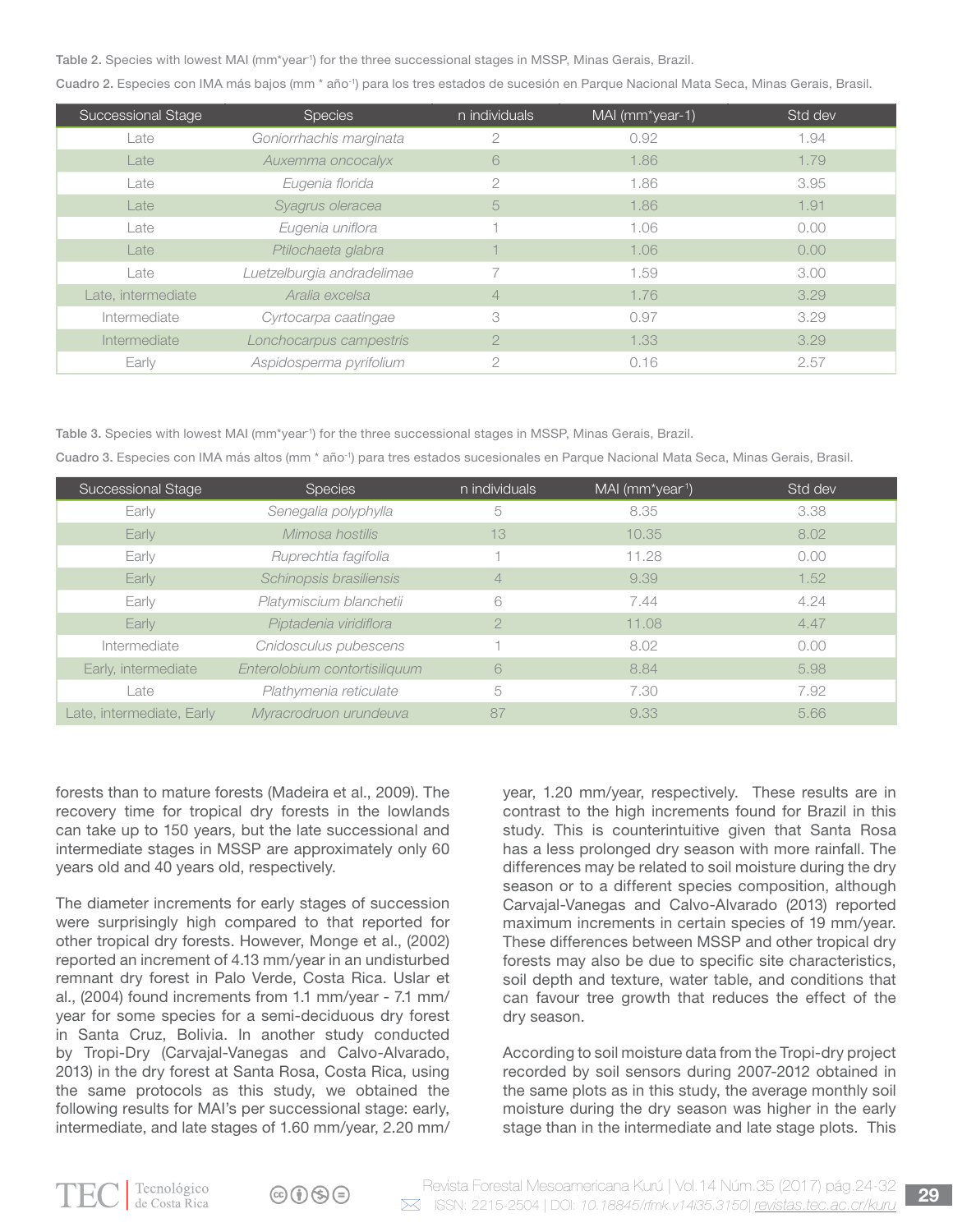could explain why the early stage had larger increments. Information obtained by interviewing the staff working in the park suggests that the plots in the early stage are located in a lower zone than the intermediate and late stages. It may be that these early stage plots were located in a topographic location where they could store more soil moisture and be more influenced by the water table than the higher zones of the park where the intermediate and late stages are located. Soil fertility could also be another factor that may influence differences in growth increments between stages (Chazdo, Letcher, van Breugel, Martinez-Ramos, Bongers & Finegan, 2007). Previous analyzes of soils taken by Unimontes University showed that the intermediate stage plots had a pH below 5.5, and base content not as high as the early and late plots, which indicates lower soil fertility and a higher percentage of Acidity Saturation (Calvo-Alvarado, 2008) in the intermediate stage. A high base content was observed in the early stage plots, which indicates good fertility and a low percentage of Acidity Saturation. The late stage plots showed the same soil fertility as the early stage, but had a greater amount of organic matter.

The high growth rate could also be favored by previous soil management. Vieira, Scariot & Holl (2007) found higher growth rates in a regenerating dry forest in Goiás, Brazil after burning, because there were higher levels of soil nutrients even 7.5 years after the fire compared to forests with less disturbance. In our study, early stage growth rates could have benefited from past fires that occurred before the creation of the park. The great capacity for resprouting in some species may be affected by the intensity of the practices used for pasture management in the past, such as fires, deforestation, and use of tractors or heavy equipment. In our study plots, the presence of abundant trees with multiple stems in early plots, and the presence of *M. urundeuva* in all three stages of succession in MSSP, suggest that regeneration by sprouts occurred widely and is related to previous land management (Madeira et al., 2009).

In the early successional stage, the highest diameter increments were in the 15 to 20 cm class, which represented the largest diameters in the early stage. This is because the number of individuals decreased in this class due to competition; therefore, the trees that survived to reach these diameters had a better root system, more light, and greater nutrient availability (Ghazoul and Sheil, 2010). Carvajal-Vanegas and Calvo-Alvarado (2013) also reported greater growth increments in the 15 to 20 cm class for early successional stages of succession in Santa Rosa, Costa Rica.

The intermediate successional stage showed a maximum increment between 30 to 35 cm in diameter and the late stage exhibited the largest increments in the 45 to 50 cm class with a maximum of 6.6 mm/year. Meza and Mora (2003) also found that the maximum MAI (2.6 mm/ year) was in the class of 45 to 50 cm for the dry forest of Guanacaste National Park in Costa Rica. Quirós (2002) explains that the increments in these classes in mature forest occur mainly because individuals manage to secure a place in the ecosystem (in any part of the strata) where they can capture fully the resources they need (mainly light), which results in an accelerated increment in their diameters. This explains why emergent trees generally have a greater increase in larger diameter classes (Ghazoul and Sheil, 2010); Carvajal-Vanegas and Calvo-Alvarado, 2013). Moreover, the lowest MAI values for the late stage are in the 50 to 65 cm class, given that trees with these dimensions are at a mature stage of flowering and fruiting where the allocation of nutrients is for reproduction and not growth (Fredericksen, Contreras & Pariona, 2001).

Species that have greater diameter increments are mostly found in the successional early stage dominated by *Myracrodruon urundeuva* (Anacardiaceae), *Handroanthus ochraceus* (Bignoniaceae), and *Mimosa hostilis* (Fabaceae Mimosoideae). High rates of growth in the early stage are influenced by the high number of individuals of these species. Carvajal-Vanegas and Calvo-Alvarado (2013) also found that species with high dominance and abundance in Santa Rosa, Costa Rica were the species with the greatest increments in the intermediate stage (*Swietenia macrophylla*  and *Rehdera trinervis*).

Some specific characteristics of these species can also influence their dominance and high MAI's. Handroanthus ochraceus is a species with phenolic compounds in the leaves and, according to Silva, Espírito-Santo & Melo (2011), the percentage of herbivory is higher in the intermediate and late stages and lower in the early stage for MSSP. *Myracrodruon urundeuva* produces a chemical barrier formed by tannins, which are compounds known to have fungicidal and insecticidal effects. These substances are mainly formed in the boundary between sapwood and heartwood (Amorim, Lemos de Morais & Nascimento, 2002). Leaves of *Mimosa hostilis* have highly hallucinogenic alkaloids due to the activity of DMT (N, N-dimethyltryptamine). This species is widely used in indigenous rituals (Carneiro, 2004). Also, data of Faccion (2011), who analyzed this same species (*H. ochraceus, M. urundeuva, M. hostilis*) in MSSP, demonstrated that the concentration of phenolic compounds decreases when advancing through the successional stages and that the concentration of these compounds is negatively related to leaf damage. These factors may influence the dominance and the diameter increment rate of these species in the early stages. In addition, is possible that these species were less predated by livestock in the previous years in which cattle was still present on these sites (Belem and Carvalho, 2013). That is, their survival rates may be higher because of their chemical defences against herbivores or other agents, which allows them to

 $\textcircled{r}$   $\textcircled{r}$   $\textcircled{r}$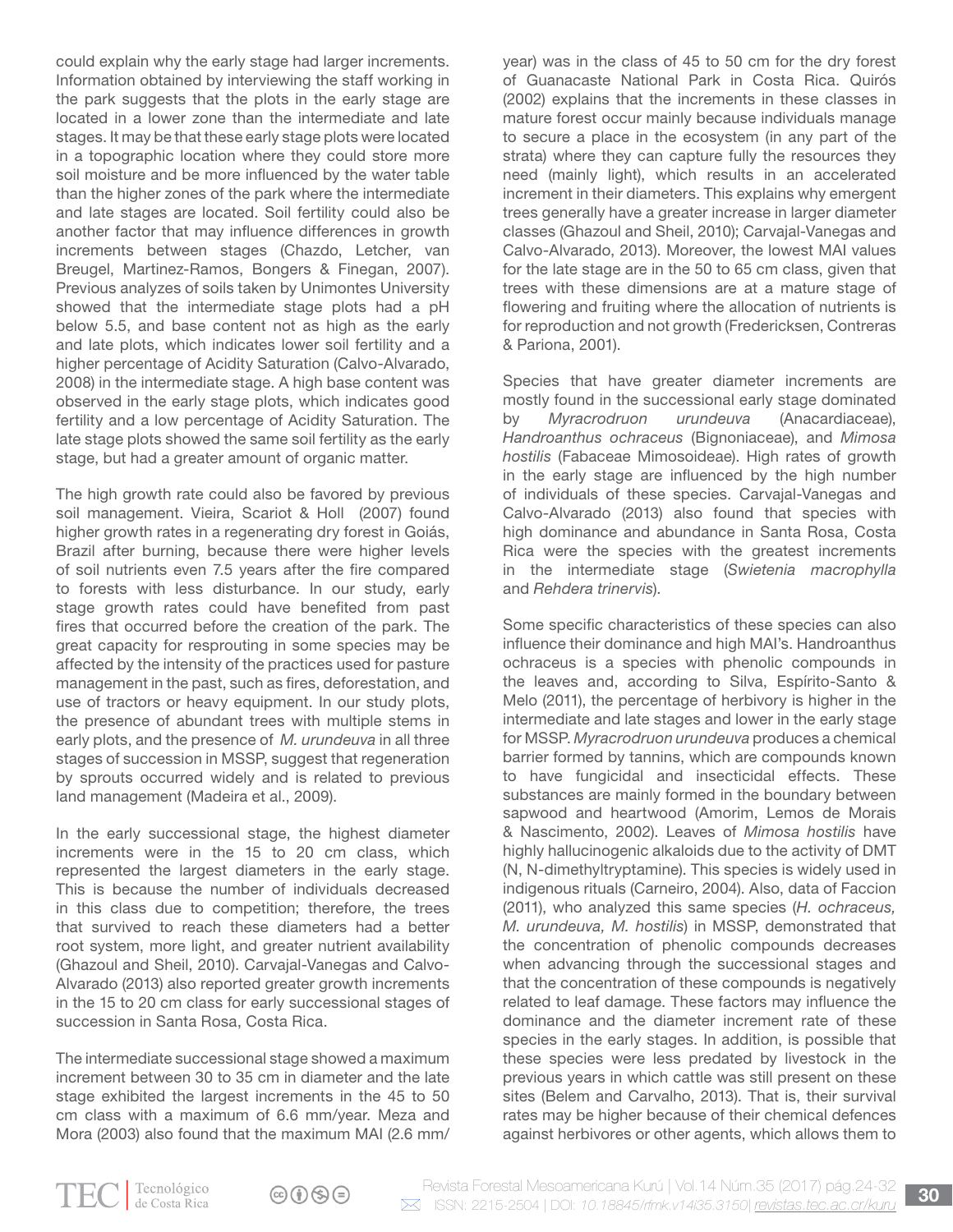reach greater diameters.

In conclusion, our data are a contribution on tropical dry forest successions given the scarcity of information for these forests in Brazil. There is a lack of information on growth rates in secondary dry forests in the early and intermediate stages of succession, which makes it difficult to judge the magnitude of these growth rates. Hence, our results must be supplemented with data from other sites to better understand the variations in diameter growth rates of trees in these forest ecosystems.

## Acknowledgements

This work is part of the Research Project TROPI-DRY (Human, Ecological and Biophysical Dimension on Tropical Dry Forest), which is a collaborative research network funded by the Inter American Institute for Global Change Research (IAI) Collaborative Research Network Program (CRN2-021), and supported by the U.S. National Science Foundation (Grant GEO 0452325). We also received support from the Costa Rican Institute of Technology (ITCR), University of Alberta, and State University of Montes Claros (Unimontes). We thank the Laboratory of Ecology and Plant Propagation and Laboratory of Evolutionary Ecology in the Department of Biology, State University of Montes Claros.

# **References**

- Alvarez M, Avila-Cabadilla LD, Berbara R, Calvo-Alvarado JC, Cuevas-Reyes P, Espírito-Santo MMDo, Fernández Á, Wilson Fernandes G, Herrera R, Kalácska M, Lawrence D, Monge Romero F, Nassar JM, Quesada M, Quesada R, Rivard B, Sanz D'Angelo V, Stoner K (2008) Ecology procedures. In: Nassar JM, Rodríguez JP, Sánchez-Azofeifa A, Garvin T, Quesada M (eds) Manual of Methods: Human, Ecological and Biophysical Dimensions of Tropical Dry Forests. Ediciones IVIC, Instituto Venezolano de Investigaciones Científicas (IVIC), Caracas, Venezuela. pp 15-46.
- Amorim K, Lemos de Morais S, Nascimento E (2002) Caracterizaçao dos Taninos da Aroeira-Preta (Myracrodruon urundeuva). R. Árvore 26(4):485-492.
- Bawa KS (1974) Breeding system of tree species of a lowland tropical community. Evolution 28: 85–92.
- Belem RA, Carvalho VL (2013) Zoneamento ambiental em uma unidade de conservação do bioma caatinga: um estudo de caso no Parque Estadual Mata Seca, Manga, Norte de Minas Gerais. Rev. Geogr (UFPE). 30(3): 44-57.
- Bullock SH, Mooney HA, Medina E (1995) Seasonally Dry Tropical Forests. Cambridge: Cambridge University Press.
- Calvo-Alvarado J, Sánchez-Azofeifa A, Portillo-Quintero C (2013) Neotropical Seasonally Dry Forests. In: Levin SA. (ed.) Encyclopedia of Biodiversity, second edition Waltham, MA: Academic Press. pp 488-500.
- Calvo-Alvarado J (2008) Curso de suelos Forestales. Serie de apoyo académico. Escuela de Ingeniería Forestal. p 98.
- Carneiro HS (2004) As plantas sagradas na história da América. Varia Historia nº 32, São Paulo, pp 102-119.
- Carvajal-Vanegas D, Calvo-Alvarado J (2013) Chapter 19: Tree diameter growth of three successional stages of tropical dry forests, Santa Rosa National Park, Costa Rica. In: Sanchez-Azofeifa GA and Powers J (eds.) Tropical Dry Forests in the Americas: Ecology, Conservation and Management. CRC Press. Pp: 351-366.
- Cascante A, Quesada M, Lobo JA, Fuchs EJ (2002) Effects of dry tropical forest fragmentation on the reproductive success and genetic structure of the tree Samanea saman. Conserv. Biol. 16:137–47.
- Chazdon RL, Letcher SG, van Breugel M, Martinez-Ramos M, Bongers F, Finegan B (2007) Rates of change in tree communities of secondary neotropical forests following major disturbances. Philos. T. R. Soc. B 362(1478): 273- 289.
- Clark DA, Clark DB (1992) Life-history diversity of canopy and emergent trees in a neotropical rain-forest. Ecol monogr 62: 315-344.
- Enquist BJ, Leffler J (2001) Long term tree ring chronologies from sympatric tropical dry-forest trees: Individualistic responses to climatic variation. J. Trop. Ecol 17: 41–60.
- Espírito-Santo MMDo, Cássio A, Anaya F, Barbosa R, Fernandes W, Sánchez-Azofeifa A, Scariot A, Eustáquio de Noronha S, Andrade C (2009) Sustainability of tropical dry forests: Two case studies in southeastern and central Brazil. For Ecol Manag. 258: 922–930.
- Ewel J (1980) Tropical succession: Manifold routes to maturity. Biotropica 12: 2–7.
- Faccion G (2011) Caracteristicas foliares e grupos funcionais de árvores ao longo de um gradiente sucessional em uma floresta tropical seca (dissertation) UNIMONTES (MG): Universidade Estadual de Montes Claros.
- Frankie GW, Baker HG, Opler PA (1974) Comparative phenological studies of trees in tropical wet and dry forests in lowlands of Costa Rica. J. Ecol 62: 881–919.
- Fredericksen T, Contreras F, Pariona W (2001) Guía de Silvicultura para Bosques Tropicales de Bolivia. Proyecto de Manejo Forestal Sostenible (BOLFOR). Santa Cruz, Bolivia. p 77.
- Fuchs EJ, Lobo JA, Quesada M (2003) Effects of forest fragmentation and flowering phenology on the reproductive success and mating patterns on the tropical dry forest tree, Pachira quinata (Bombacaceae). Conserv. Biol. 17: 149–57.
- Ghazoul J, Sheil D (2010) Tropical rain forest ecology, diversity, and conservation. Oxford University Press. UK. p 515.
- Giraldo JP, Holbrook M (2011) Physiological Mechanisms Underlying the Seasonality of Leaf Senescence and Renewal in Seasonally Dry Tropical Forest Trees. In: Dirzo R, Young H, Mooney H, Ceballos G (eds.) Seasonally Dry Tropical Forests: Ecology and Conservation 129-140. Island Press. London. UK. 408 p.
- Hamrick JL, Murawski DA (1990) The breeding structure of tropical tree populations. Plant Spec Biol. 5: 157–165.